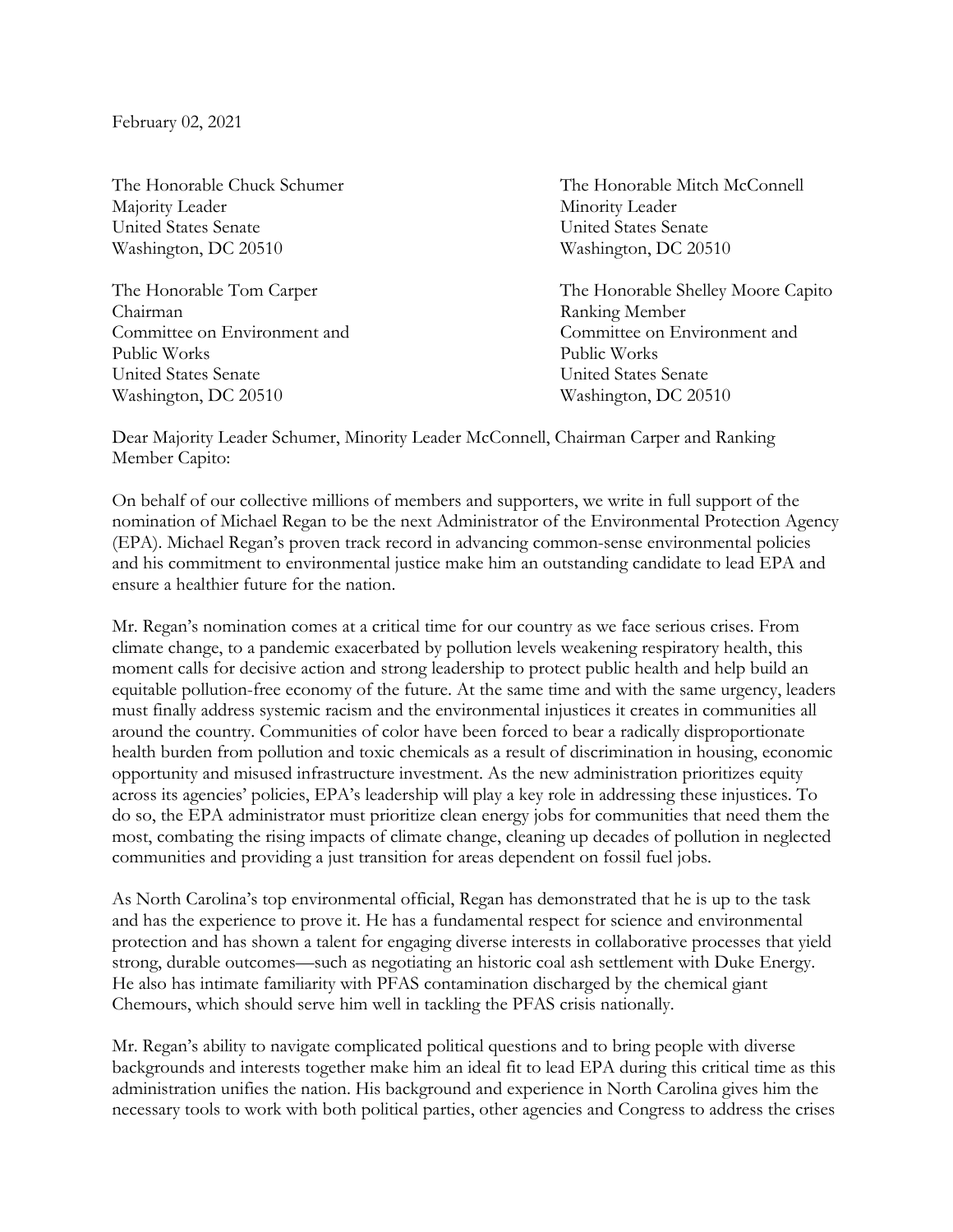our country is facing. If confirmed, Mr. Regan will play a central role in protecting public health for all Americans. He is the right person to protect public health, eliminate pollution and help the Biden Administration meet the goals of an equitable and just transition to a clean and prosperous economy. We urge the Senate to swiftly confirm this highly qualified nominee.

Sincerely,

Alabama Rivers Alliance Alliance for the Great Lakes American Horse Protection Society American Rivers Amigos Bravos Animal Wellness Action Animal Wellness Foundation Audubon North Carolina Black Millennials 4 Flint Brighter Green Business Forward Center for a Humane Economy Center for American Progress Center for Biological Diversity Clean Air Council Clean Water Action Climate Advocates Voces Unidas Connecticut League of Conservation Voters Defend Our Future Defenders of Wildlife Earthjustice Endangered Habitats League Endangered Species Coalition Environment America Environment North Carolina Environmental Defense Fund Environmental Law & Policy Center Environmental League of Massachusetts Environmental Working Group Florida Conservation Voters Georgia Conservation Voters Greater Portland Sustainability Education Network Green The Church GreenLatinos Healthy Gulf Illinois Council of Trout Unlimited Impact Hub Salt Lake Interfaith Power & Light John Muir Project of Earth Island Institute League of Conservation Voters Maine Conservation Voters